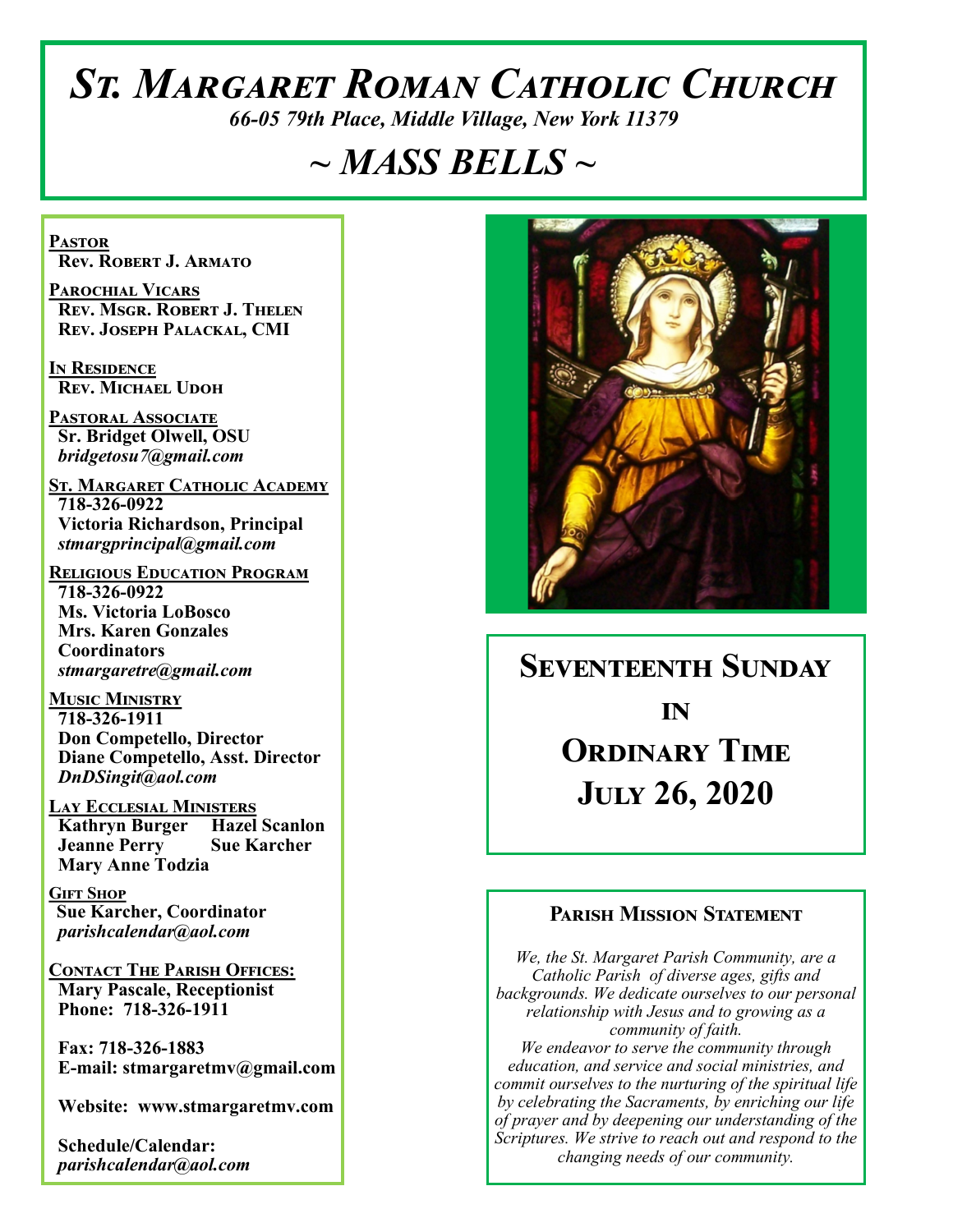## *MASSES FOR THE WEEK*

| SUN.<br>7:30<br>9:00<br>10:30<br><b>NOON</b><br>5:00PM | JULY 26 - SEVENTEENTH SUNDAY<br><b>IN ORDINARY TIME</b><br>Donna Roemmelt<br>Guido & Anna Carosi/<br>Margaret M. Forte (ANNI)<br>People of the Parish<br><b>Fred Basedow</b> |
|--------------------------------------------------------|------------------------------------------------------------------------------------------------------------------------------------------------------------------------------|
| MON.                                                   | <b>JULY 27 - WEEKDAY</b>                                                                                                                                                     |
| 7:00                                                   | Deceased of the Gramer Family                                                                                                                                                |
| 9:00                                                   | Intention of Madeline Conlon                                                                                                                                                 |
| TUE.                                                   | <b>JULY 28 - WEEKDAY</b>                                                                                                                                                     |
| 7:00                                                   | Olga Troje                                                                                                                                                                   |
| 9:00                                                   | Noemi Giachin                                                                                                                                                                |
| WED.                                                   | JULY 29 - ST. MARTHA                                                                                                                                                         |
| 7:00                                                   | Anita Cacioppo                                                                                                                                                               |
| 9:00                                                   | <b>Felice Americo</b>                                                                                                                                                        |
| THU.                                                   | JULY 30 - ST. PETER CHRYSOLOGUS                                                                                                                                              |
| 7:00                                                   | Kathleen Keenan                                                                                                                                                              |
| 9:00                                                   | <b>Madeline Sepe</b>                                                                                                                                                         |
| FRI.                                                   | JULY 31 - ST. IGNATIUS OF LOYOLA                                                                                                                                             |
| 7:00                                                   | <b>Billy Policke</b>                                                                                                                                                         |
| 9:00                                                   | Rosemary Sparacio                                                                                                                                                            |
| SAT.                                                   | <b>AUGUST 1 - ST. ALPHONSUS</b><br><b>LIGUORI/FIRST SATURDAY</b>                                                                                                             |
| 9:00                                                   | Collective: Mary & Giovanni Armato/<br>Bill & Lee DiGiovanna/Souls in Purgatory                                                                                              |
| 5:00PM                                                 | Jennie Cerar                                                                                                                                                                 |
| SUN.                                                   | <b>AUGUST 2 - EIGHTEENTH SUNDAY IN</b><br><b>ORDINARY TIME</b>                                                                                                               |
| 7:30                                                   | William R. Roemmelt                                                                                                                                                          |
| 9:00                                                   | Anna Carosi/                                                                                                                                                                 |
| 10:30                                                  | Eamon J. Blake (ANNI)                                                                                                                                                        |
| <b>NOON</b>                                            | Robert J. Schaefer                                                                                                                                                           |
| 5:00PM                                                 | People of the Parish                                                                                                                                                         |

 **It is with sadness that we inform you of the death of George Weihs. George was an usher at St. Margaret for 52 years, and a member of the Catholic War Veterans. He passed away in Pennsylvania with his family at his side. Rest in Christ's peace, George.**

## **PARISH INFORMATION**

**Rectory Office Hours** 

**Monday - Friday - 9am to Noon and 1pm to 5pm Saturday - by appointment Sunday - closed**

**CONFESSIONS** - Saturday, 4 - 4:45pm at the school door entrance, in the parking lot.

**NOVENA** to Our Lady of the Miraculous Medal Mondays after the 9am Mass. **SUSPENDED**

**THE ROSARY AND DIVINE MERCY** devotion are prayed every morning in the church at 8:30am. **SUSPENDED**

**BAPTISMS** take place every Sunday as needed. Please call the rectory for an appointment and to register your child.

**WEDDINGS MUST** be scheduled at least six months in advance by appointment with a priest or a deacon. Please call the rectory office. For marriage preparation information visit www.pre-cana.org.

**THE ENGLISH CHOIR** rehearses on Tuesday, at 7 pm in the Church. Tenors and baritones needed! **SUSPENDED**

**IL CORO ITALIANO** prattica ogni Domenica prima della Messa Italiana. **SUSPENDED**

**THE YOUTH CHOIR** rehearses on Monday, from 6-7 pm in the Church. For more info, DnDsingit@aol.com **SUSPENDED**

**BOY SCOUT TROOP #119** meets on Tuesdays from 7:15-9 pm in the Parish Hall. New members are welcome, age 10 1/2 & up. Call Mr. Krzewski, 718-894-4099. **SUSPENDED**

**CUB PACK #119** meets on Mondays from 7-8:30 pm in the Parish Hall. New members welcome, age 6 to 10-1/2. Call Mr. Krzewski, 718-894-4099. **SUSPENDED**

**SENIOR CITIZENS** meet every Wednesday at 12 Noon in the Parish Center. **SUSPENDED**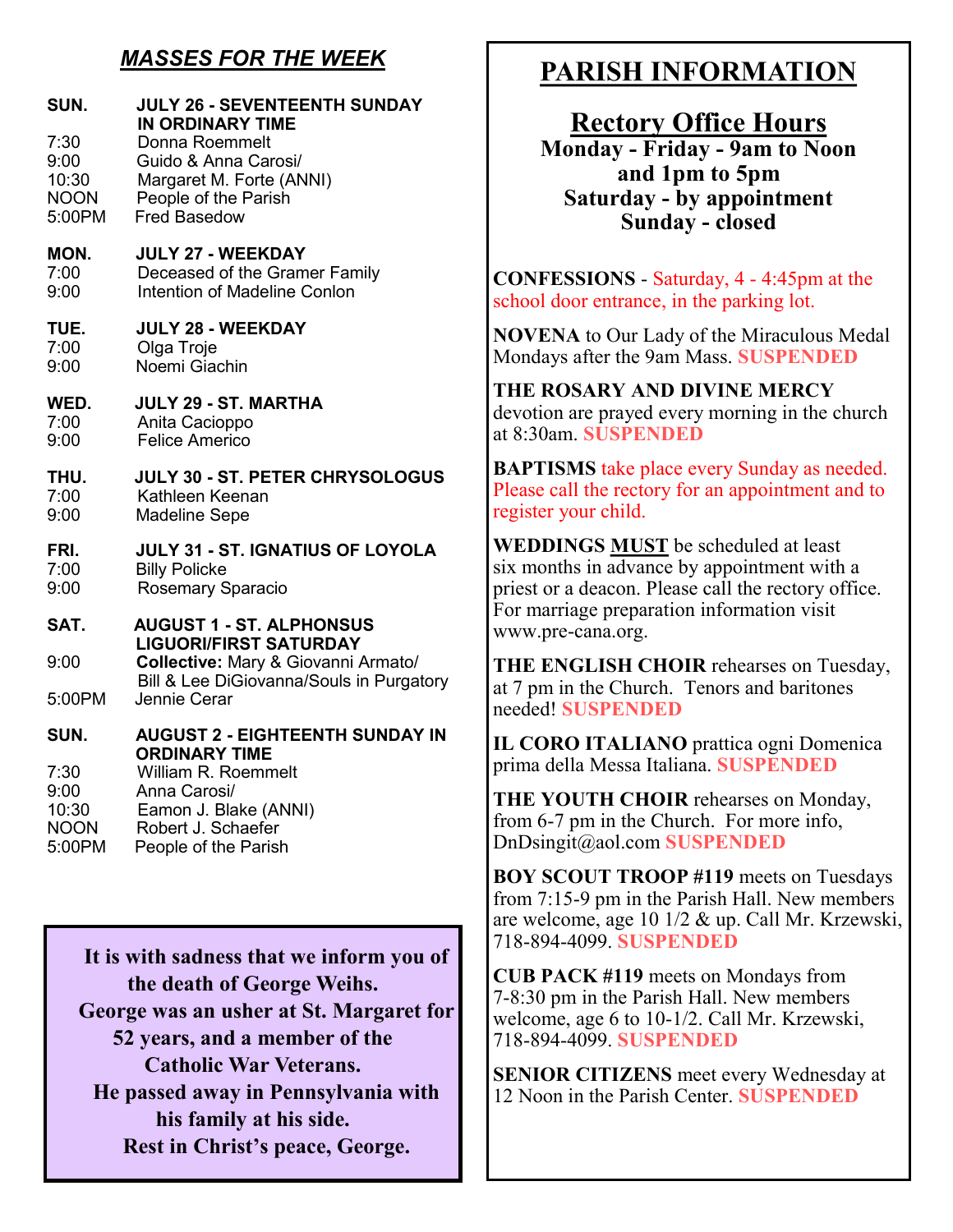# PLEASE PRAY FOR OUR SICK

Connie Faccibene, Linda Frazier, Cari Ann Falk-LoBello, Glen Falk, Ronald Frazier, Robert Sabini, Lee Falk, Scott White, McKinley Kelleher, Sean Harrison, Justin James Quirke, Elizabeth Ott, Mary Harrison, John Murphy, Anne McGinnis, Norma Voyer, Vicky Turato, Julio Pelaez, Maritza Gutierrez, Graciela Mora, Cindy Mulore, Salvatore Tuttolomondo, Gloria Mojica, Gloria Pemaj, Anne Gorian, Allen McConville, Joseph Simon, Jack Marchindiondo, The Scaturro Family, Louis Pittelli, Marion Caracciola, Giovanni Campo, Edward Stoltzenberg, Louis Pittelli, James Graff, Carol Arevalo, Immaculate Marge D'Elia, Jim O'Friscoll, Mary Rigovich, Matteo Sabini, Bob Biolsi, The Mojica Family, Msgr. Leonard Badia, Matthew Zender, Cathie Greulich, Joseph & Mary Augustine, Anthony Pittelli, Josephine Hartnett, Karen Schaefer, Jill Archbold, Fr. Paul Weirichs CP, Hannah Lehman, Daniel Wilson, John Austin Bryzgornia, Dave Kazmier, John Nogiewich, Tim Rooney, Frank Ciccone, Cindy Heege, Dr. Ajay Lodha, Dr. Vincent P. Rappa, Charlie Krzewski, Helga Zender,

*The names will remain for 3 months, please call 718-326-1911 and ask for continued prayers.*

## **Prayer Requests**

**Pray for vocations to the Priesthood and Religious Life.** 

**Pray for first responders and medical personnel.**

**Please pray for our men and women from our Parish serving in the defense of our country: Lt. Col. Thomas Frohnhoefer Sgt. Robert A. Domenici** 



#### *WE RECALL OUR BELOVED DECEASED*

*Especially: George Weihs, Giovanna Parrinello,* 

*May they rest in Christ's Peace!*

## **MEMORIALS**

## *WINE & HOST THIS WEEK*

*are offered in memory of Eleanore O'Leary at the request of Michael & Anneliese Roemmelt.*

## *ALTAR CANDLES THIS WEEK*

*are offered in memory of Eleanore O'Leary at the request of Michael & Anneliese Roemmelt.*

## *TABERNACLE LAMP THIS WEEK*

*is lit in memory of Eleanore O'Leary at the request of Michael & Anneliese Roemmelt.* 

#### **TODAY'S READINGS**

 *Seventeenth Sunday in Ordinary Time*

1 Kgs 3:5, 7-12 Ps 119:57, 72, 76-77, 127-128, 129-130 Rom 8:28-30 Mt 13:44-52 or Mt 13:44-46

### **READINGS FOR THE WEEK**

| Monday:    | Jer 13:1-11<br>Dt 32:18-21<br>Mt 13:31-35                                     |
|------------|-------------------------------------------------------------------------------|
| Tuesday:   | Jer 14:17-22<br>Ps 79:8, 9, 11, 13<br>Mt 13:36-43                             |
| Wednesday: | Jer 15:10, 16-21<br>Ps 59:2-4, 10-11, 17, 18<br>Jn 11:19-27 or<br>Lk 10:38-42 |
| Thursday:  | Jer $18:1-6$<br>Ps 146:1b-2, 3-4, 5-6ab<br>Mt 13:47-53                        |
| Friday:    | Jer 26:1-9<br>Ps 69:5, 8-10, 14<br>Mt 13:54-58                                |
| Saturday:  | Jer 26:11-16, 24<br>Ps 69:15-16, 30-31, 33-34<br>Mt $14:1-12$                 |
| Sunday:    | Is $55:1-3$<br>Ps 145:8-9, 15-18<br>Rom 8:35, 37-39<br>Mt $14:13-21$          |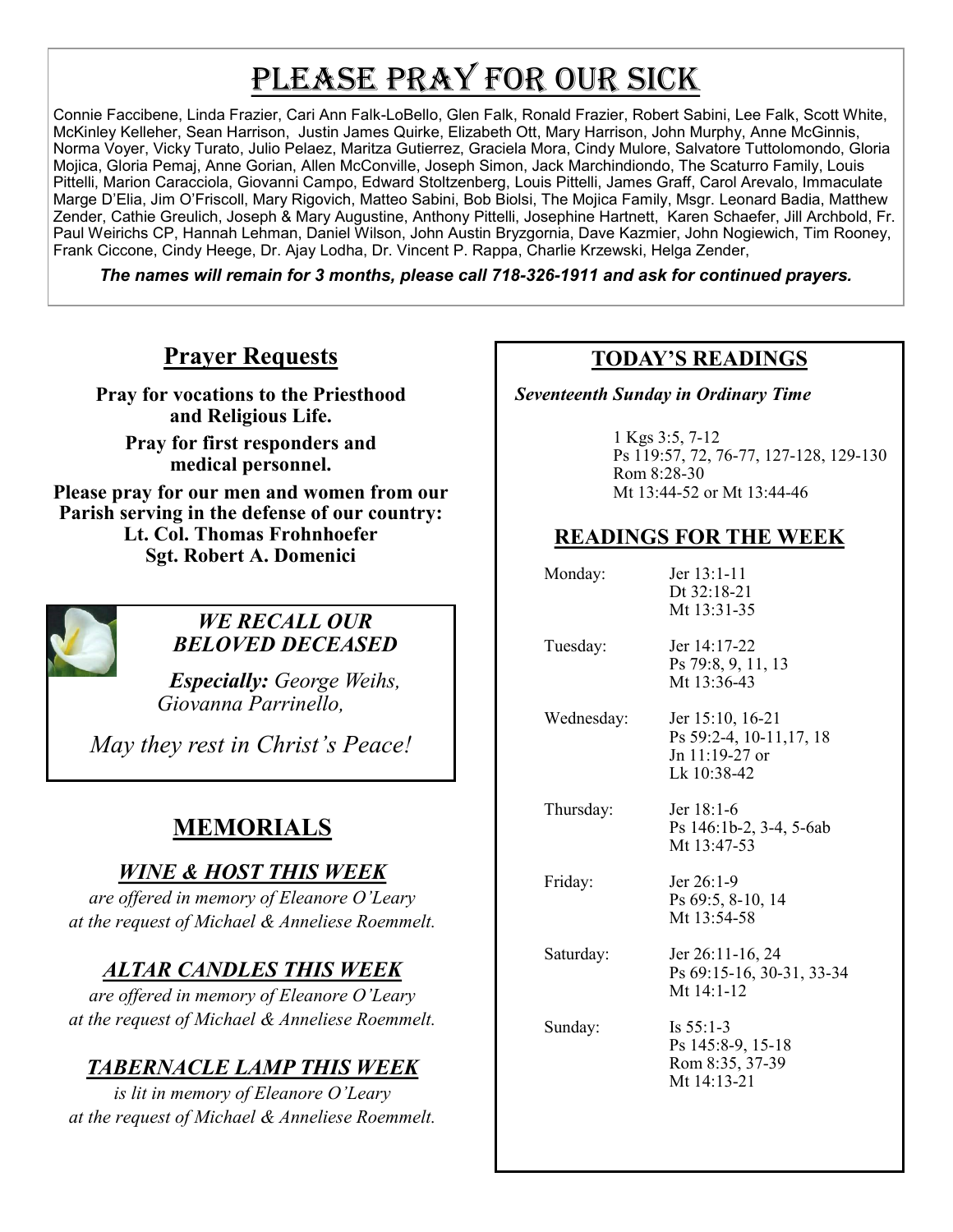#### *"What Do I Really Want?"\*

 If you could receive just one thing from God, what would you ask of Him? Health? Wealth? Power? Prestige? Comfort? World peace? Cures for diseases? In today's first reading, King Solomon asks God for wisdom, that he might govern his subjects with right judgement. The gift was given to him and lasted as long as Solomon stayed focused and remained faithful to God.

 In today's Gospel, Jesus presents us with some more ideas about the Kingdom of Heaven: it is something to be sought, for which one should give up everything else speedily and gladly; it reaches out to all, but separates the bad from the good; it requires careful reflection, introspection, and consideration.

 Few, if any, of us would give up anything readily for a promise. At the same time, we should not be so attached to any poor substitutes for eternal life that we insult God by rejecting the share in His divinity that He wants go give us. Perhaps we need to take the Scriptures more seriously and to contemplate them more deeply in order to realize and to find what God is offering us. It's better than the wisdom of Solomon or anything that we could imagine in our wildest dreams.

 St. Paul reminded the Christians of Rome (whom he had yet to meet at the time that he wrote to them) that we have been called, chosen by God to share in the image of Christ, i.e., to share in the glory of the Trinity. God always initiates; we are responsible to respond, using our free will properly.

 Do we take the words of Scripture to heart? What will we give for a share in the Kingdom of Heaven? Will we just assume (as some Protestants do) that eternal life is guaranteed to us by Baptism and then go about our own pursuits, figuring that we're home free, or will we respond to God's initiative, cooperating with His grace and putting our faith into action: seeking what is true and beautiful, doing what is right and good, loving justice, and walking humbly with our God?

#### *~ Fr. Armato*

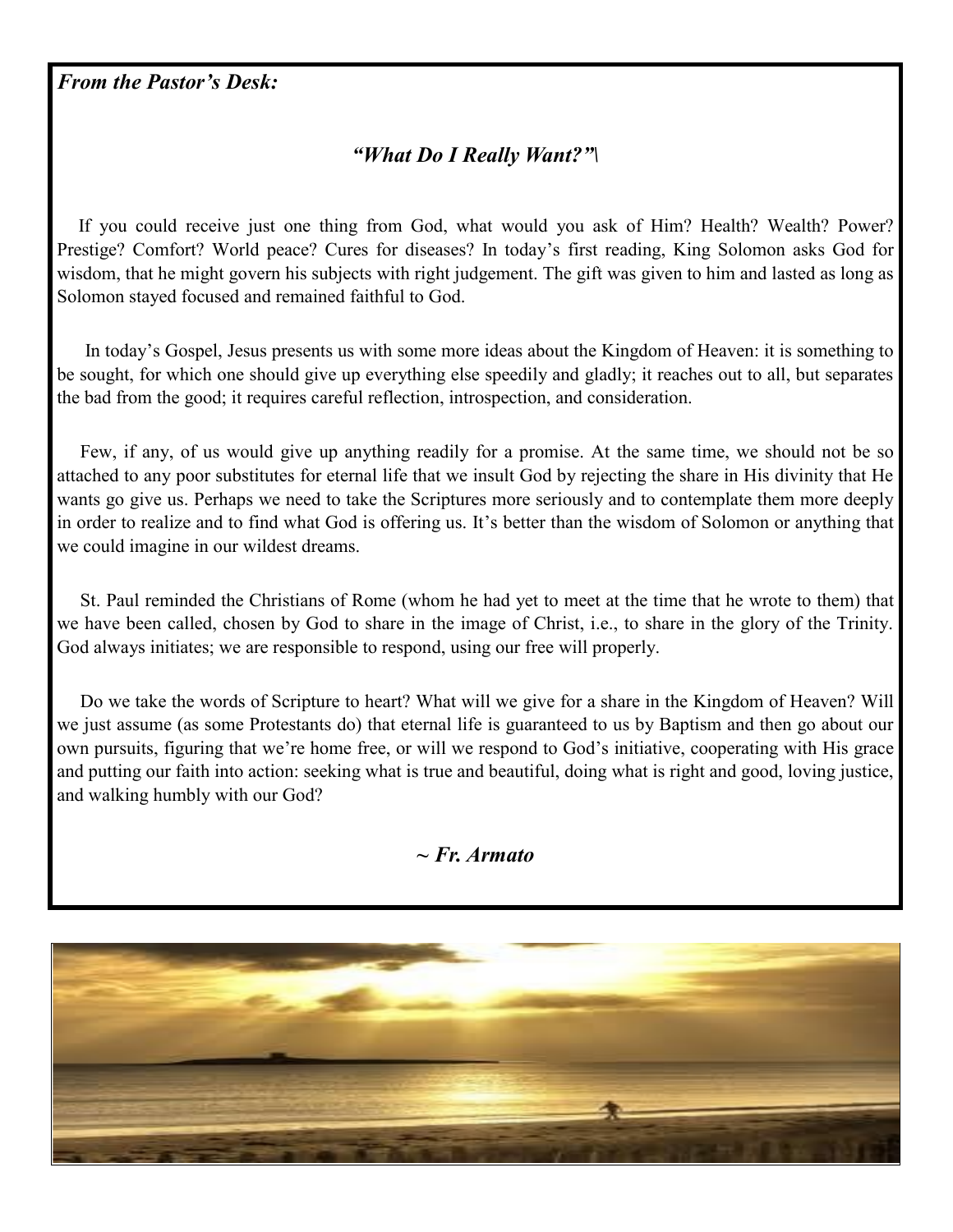#### **ANNUAL CATHOLIC APPEAL**

 The **2020** *Annual Catholic Appeal* campaign is underway. Our goal for this year has been set at \$80,015.

 With about 650 families registered in the Parish, it comes to an average donation of \$125 per family. Even in these difficult times, it's certainly not a burden if we **ALL** pitch in between now and Christmas. **So far, 117 families have pledged \$43,852 (54.8%) over halfway toward our goal.**

 First come your own family needs, then those of the Parish. Finally, please consider your ACA responses so that we may continue to serve the needs of our Parish and diocese.

 Make your ACA pledges at the following website, if you have not received a donation request by mail: **www.annualcatholicappeal.org** 

#### **BUILDING OUR DATA BASE**

 We have names, street addresses, and phone numbers, but very few email addresses on record. Help us to build up our database of email addresses so that we can communicate better, especially during this medical emergency. Just email us at:

#### **stmargaretmv@gmail.com**

 Include your first and last name and a brief note to let us know how you're doing. Share with us what you would like to see in the parish - whether spiritual, social, or other wise - once we are able to gather together again.

 Thank you to all who have provided the requested information!

 We do NOT release this information to ANY third parties.

#### **PARISH FINANCES**

 Thanks to all of you who have sent in or dropped off your contributions using the envelopes mailed to you, or who have used weekly or monthly e-giving!

 To use Faith Direct for e-giving, go to the icon on our website and follow the instructions to sign up; or you can go straight to the *Faith Direct* **website** and enter our parish code **NY299**. You can change your decision later on, as you wish.

 A special word of thanks to parishioners who have donated so generously towards the HVAC projects and what would have been regularly scheduled "second collections".

### **ST. VINCENT dePAUL PANTRY**

 Our St. Vincent dePaul pantry has to be restocked. Please bring your contributions of food, especially non-perishables, and place your donated items in the bin located by the center entrance to the main vestibule of the church. You can also contribute grocery store gift cards, dropping them off at the rectory.

 The pantry is open on **Wednesdays and Saturdays, from 10am to 12Noon.** Please observe social distancing as you wait.

#### **UPCOMING BLOOD DRIVE**

 St. Margaret Parish has sponsored many very successful Blood Donation Drives in the past. There is an **URGENT NEED FOR BLOOD DONATIONS** and the New York Blood Center is asking again for our help. St. Margaret will sponsor a **BLOOD DRIVE** on **Sunday, August 16** from 9am until 3pm in the Parish Hall. Please remember to eat and drink before you come and to bring your donor ID card or ID with name and photo.

 **Due to COVID-19 restrictions, you are required to schedule an appointment by calling 800-933-2566 or go to:**

> **https://donate.nybc.org/crm/schedules/ drive\_schedule/273079.**

> > **NO WALK-INS WILL BE ACCEPTED.**

#### **HVAC UPDATE**

 We are replacing the boilers for the Parish Center and expect that the work, which was interrupted by the pandemic lock-down, will be completed in the next couple of weeks.

 Unfortunately, the cost of replacing the AC units that failed late last summer is about \$300,000. We do not have the funds to pay for this part of the project and are unable to secure loans to cover the cost. An alternative plan to rehabilitate the existing units is under consideration at this time. We hopefully will have AC in the church by mid-August.